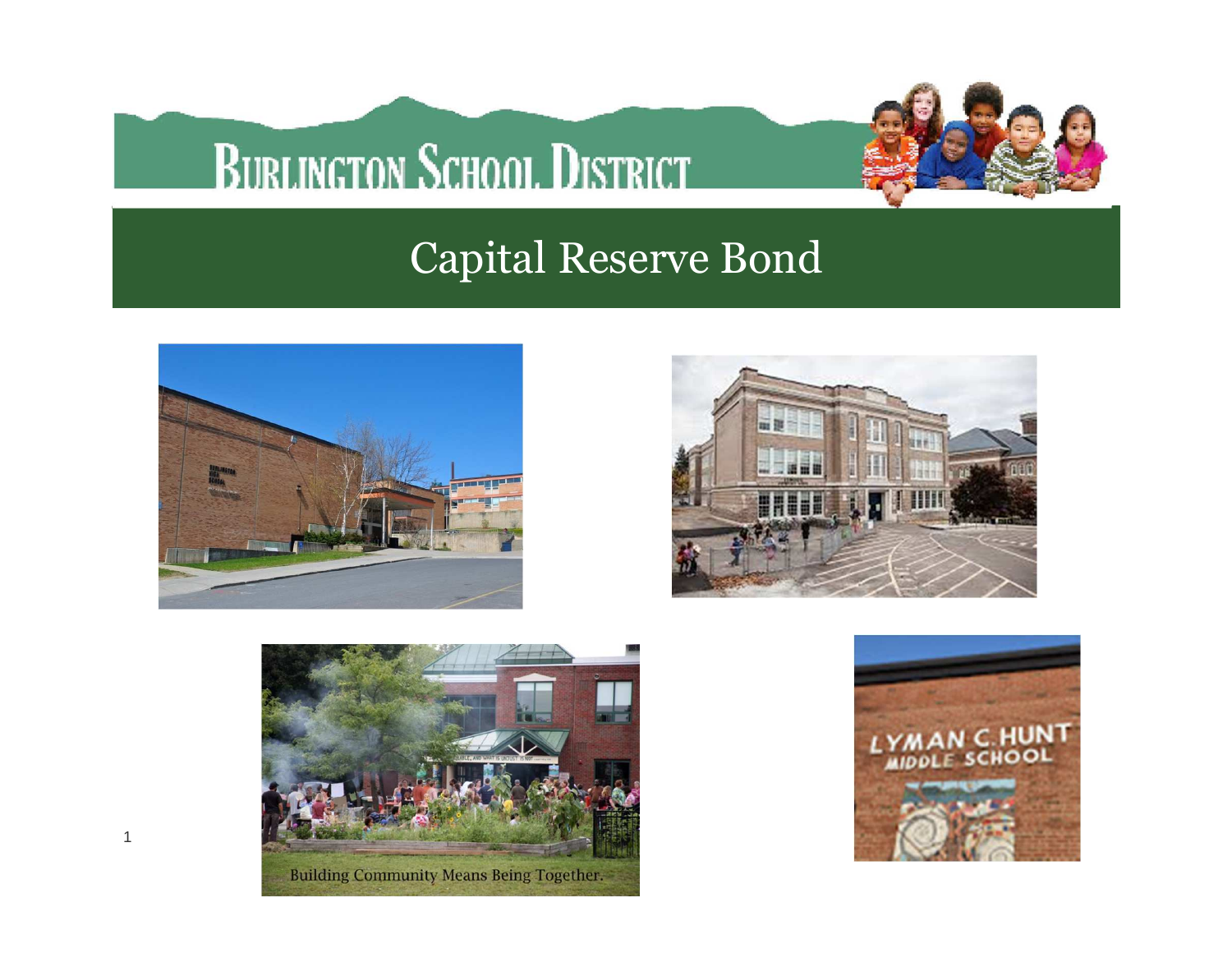# **Project Goals**

- $\bullet$  Ensure high quality educational opportunities for ALL Burlington students.
- • Make certain facilities adequately support the provision of high quality educational opportunities.
- • Address building deferred and preventative maintenance needs.
- $\bullet$  Attain proper balance between the District's facility/space needs and ability of taxpayers to afford those needs.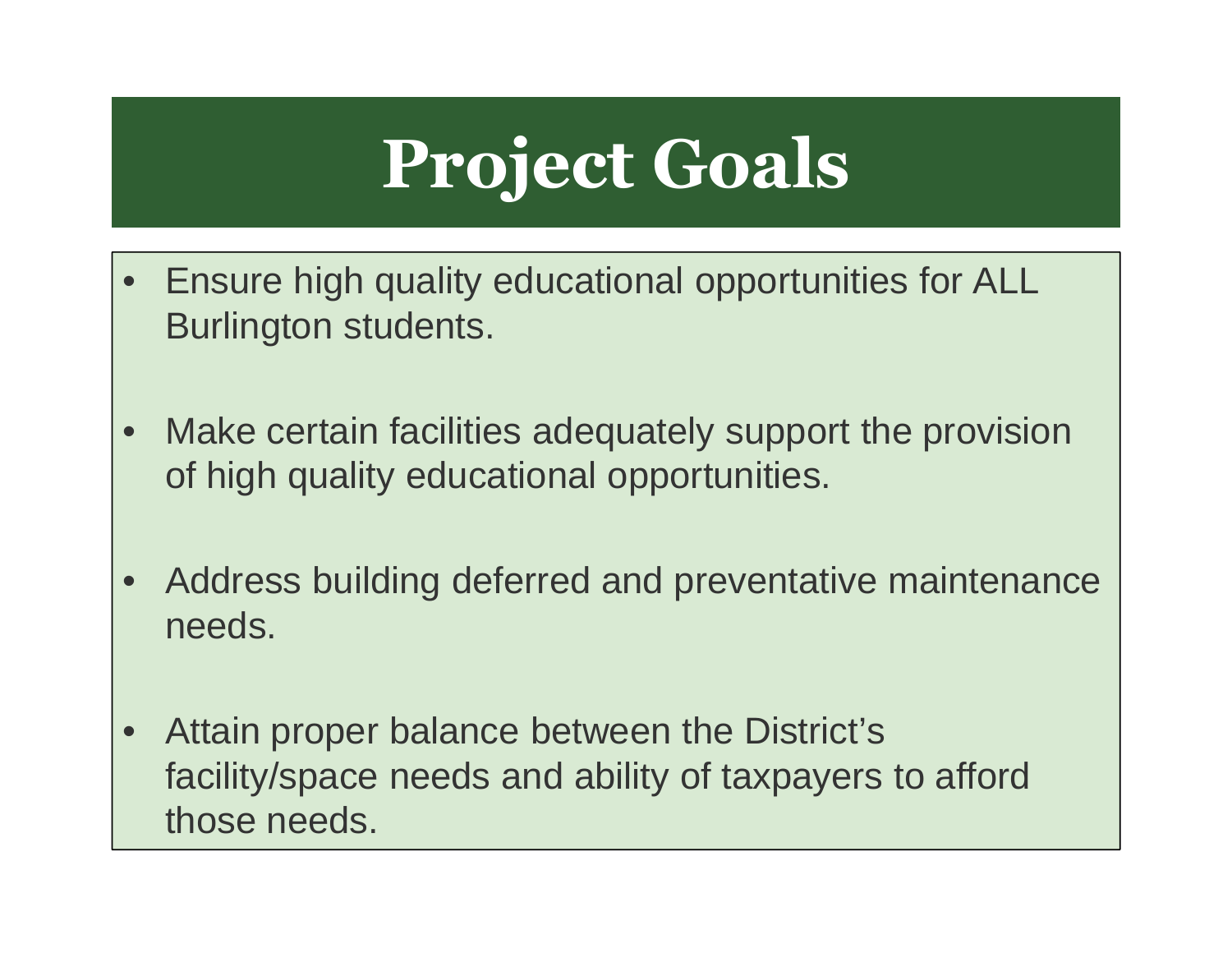#### **Space & Facility Needs Assessment**

- Enrollment projections
- $\bullet$ Educational program space standards
- Space needs and constraints by school
	- •Alternative approaches
- Condition of existing facilities (EMG Study)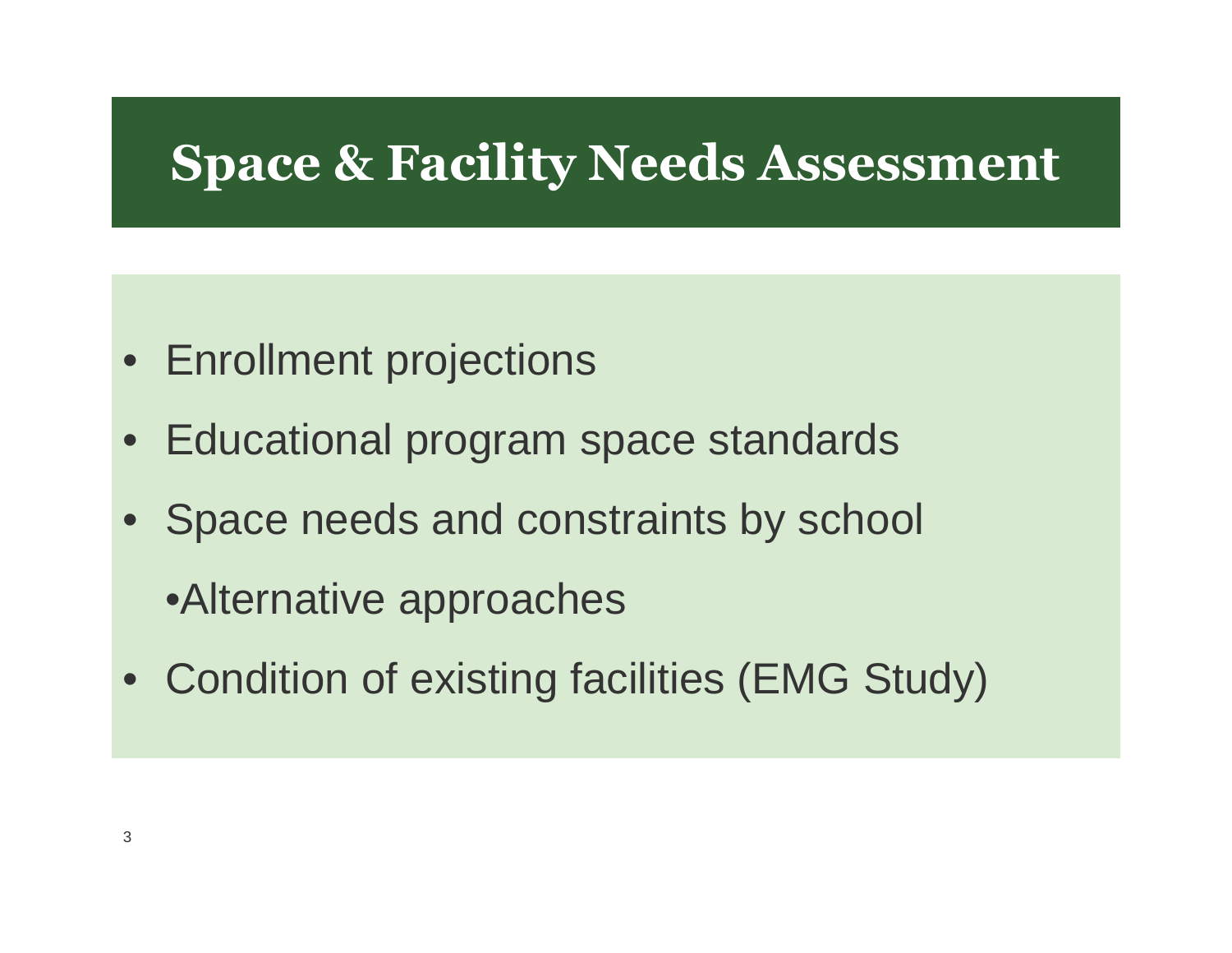### **Building Improvements**

- **★ Accessibility/ Life Safety & ADA**
- ★ Security Cameras/Access Control
- ★ 911 Compliance Digital Phone and Intercom
- **★ Elevators**
- ★ Playground Equipment
- ★ Sprinkler Systems
- ★ Roofs
- ★ Window and Doors
- **★ Flooring & Stair Tread**
- ★ Mechanical, Plumbing & Electrical Systems
- ★ Sidewalks & Parking Lots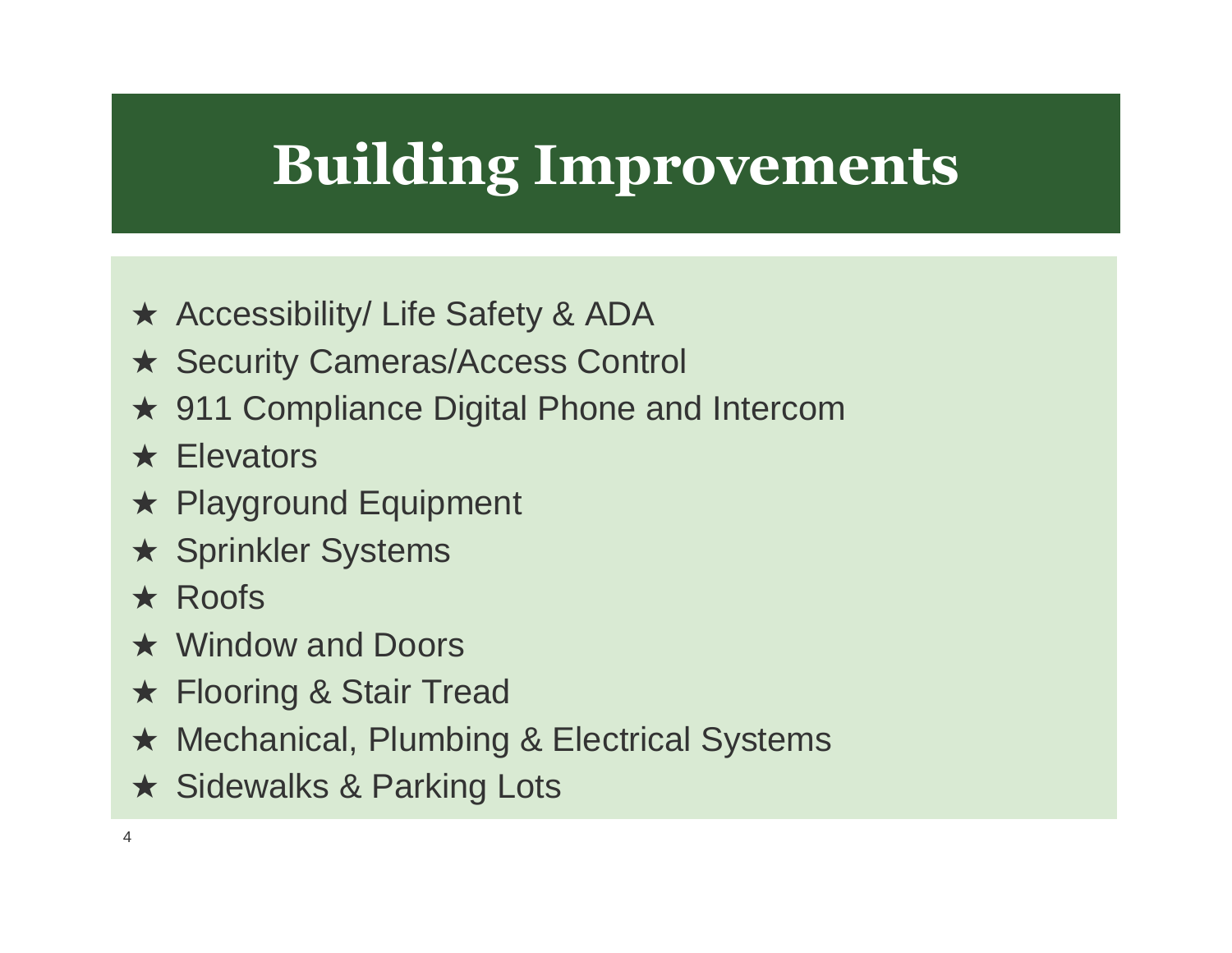#### **10 Year Capital Needs**

| <b>Champlain Elementary School</b>                 | \$3,942,042  |
|----------------------------------------------------|--------------|
| <b>Edmund's Elementary &amp; Middle School</b>     | \$10,007,561 |
| <b>Flynn Elementary School</b>                     | \$844,036    |
| <b>Integrated Arts Academy</b>                     | \$1,269,772  |
| <b>Sustainability Academy</b>                      | \$1,299,837  |
| <b>Smith Elementary School</b>                     | \$352,556    |
| <b>Hunt Middle School</b>                          | \$6,103,505  |
| <b>IRA Allen</b>                                   | \$3,239,601  |
| <b>Property Services</b>                           | \$357,956    |
| <b>BHS Accessibility &amp; Maintenance Reserve</b> | \$1,700,000  |
| <b>Design &amp; Contingency</b>                    | \$9,883,134  |
| <b>Total Needs over 10 years</b>                   | \$39,000,000 |
| <b>Less Existing Bonding Authorization</b>         | \$20,000,000 |
| <b>New Bond Authorization Needed</b>               | \$19,000,0   |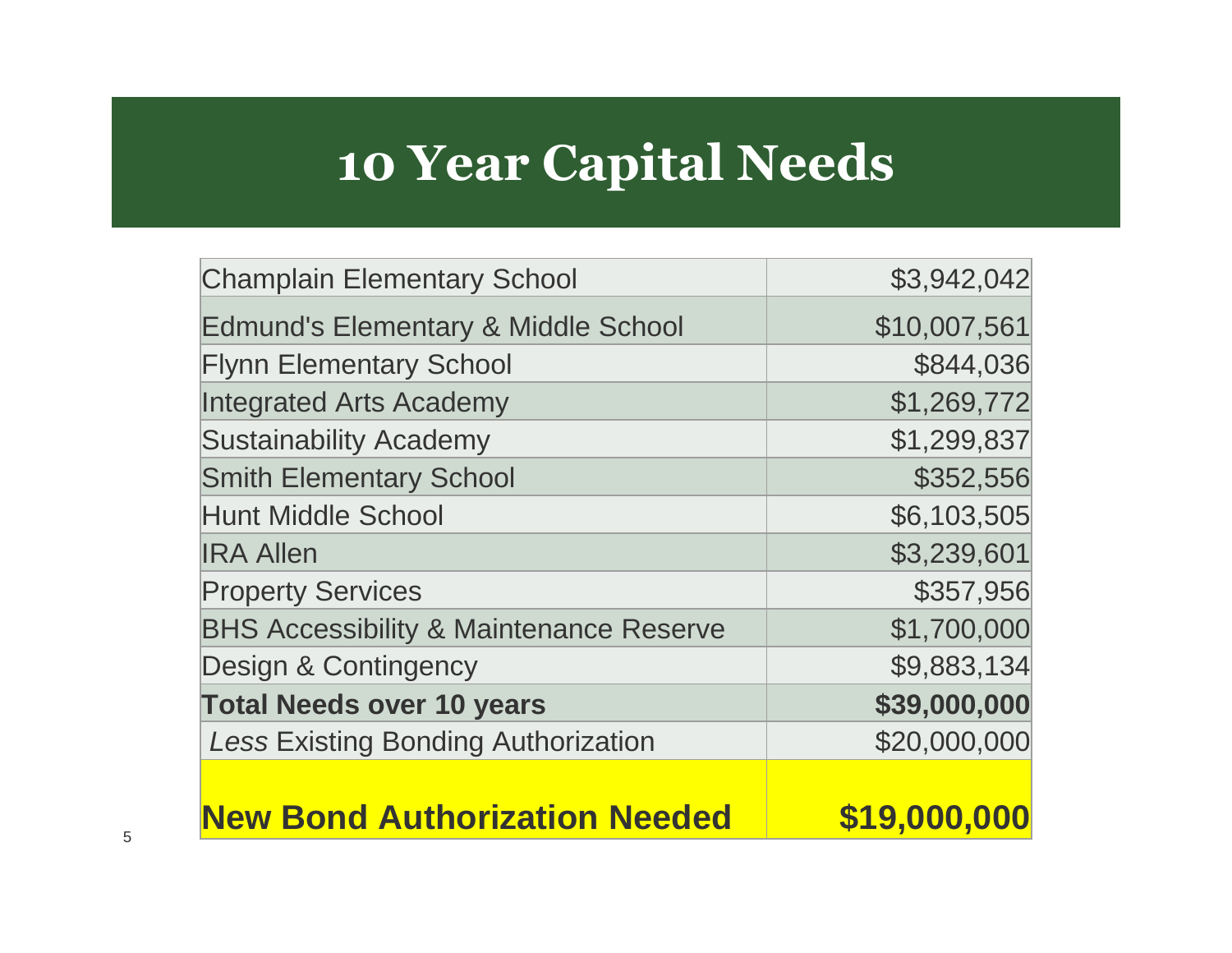### **Year 1 Priorities**

#### ★ Planning and design work

- Preschool center at IRA
- Edmunds C building renovations
- $\circ$ IAA building envelope & HVAC
- BHS accessibility planning
- Champlain parent drop off
- Elementary School 4 Classroom Addition
- Voice over IP phone and intercom safety system
- ★ Champlain second floor windows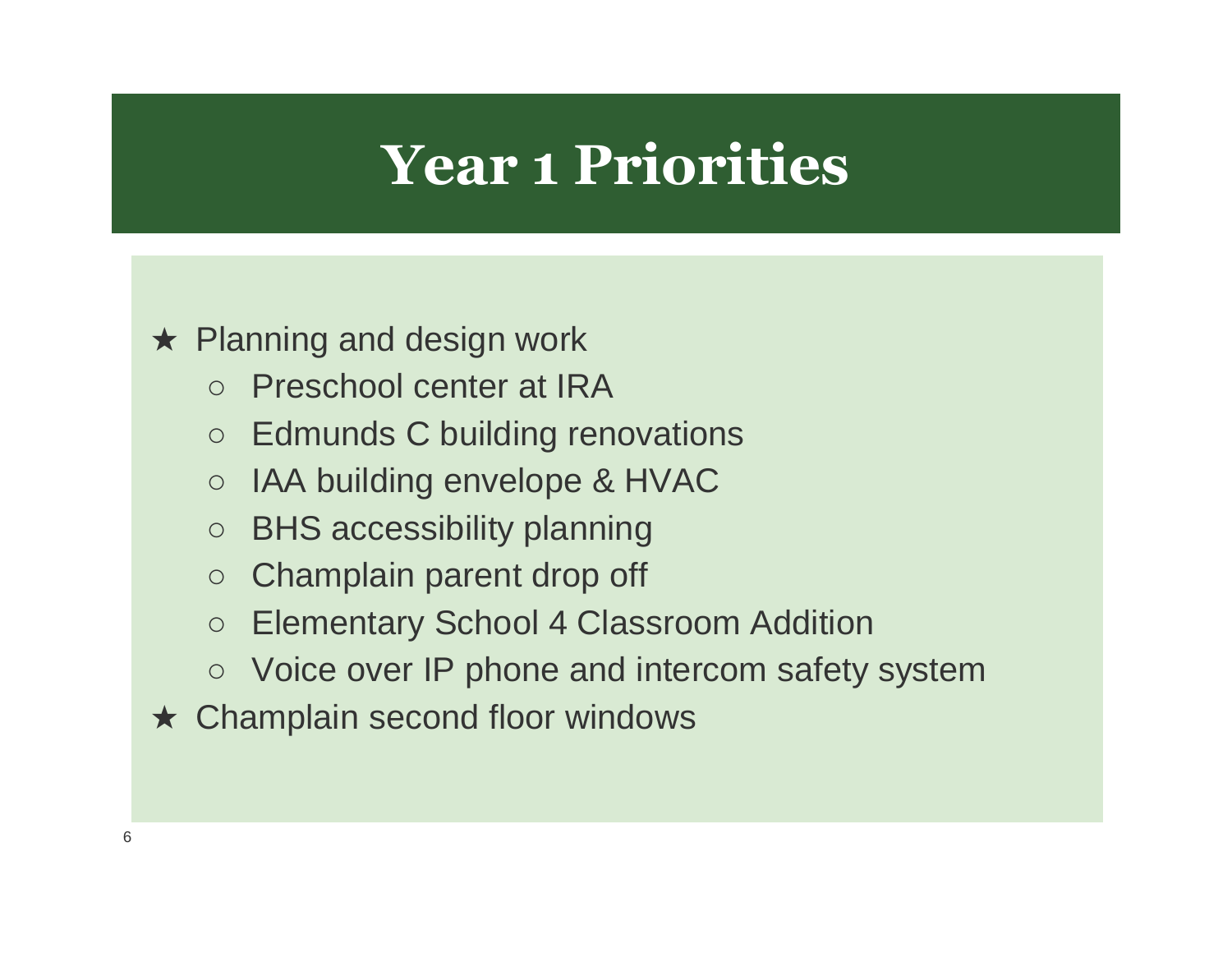#### **What will this cost in Year 1?**

Budget impact: \$50,000 of new debt service\*

Estimated tax impact: 0.09% tax rate increase\*

7

Estimated tax increase on median home:\$3.24 per year (27 cents per month)

\*Note: These impacts are already incorporated into the FY18 budget proposal.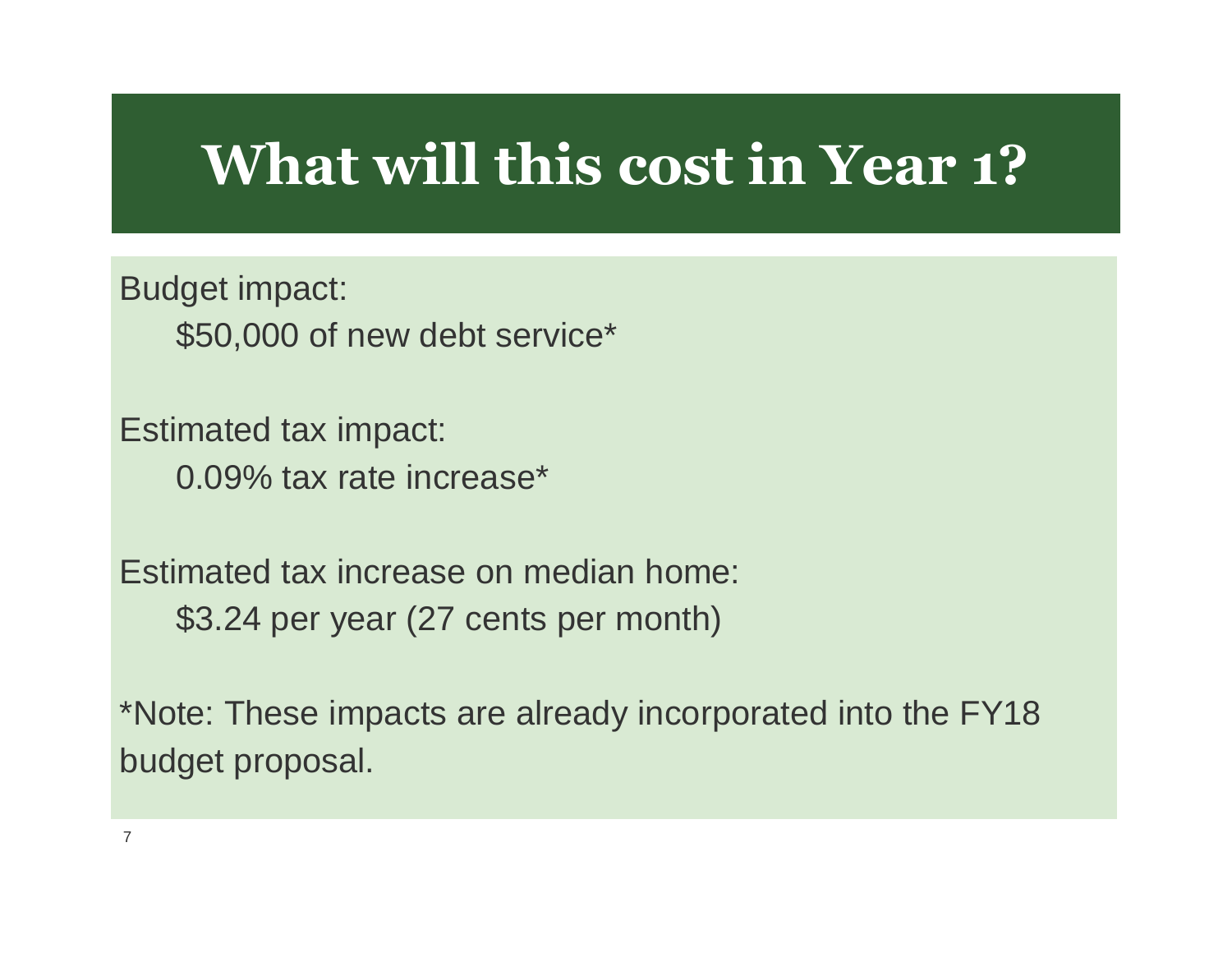### **What is the full impact of this proposal?**

- \$19 million of total new borrowing
- • Estimated \$8/month tax increase on the median Burlington home.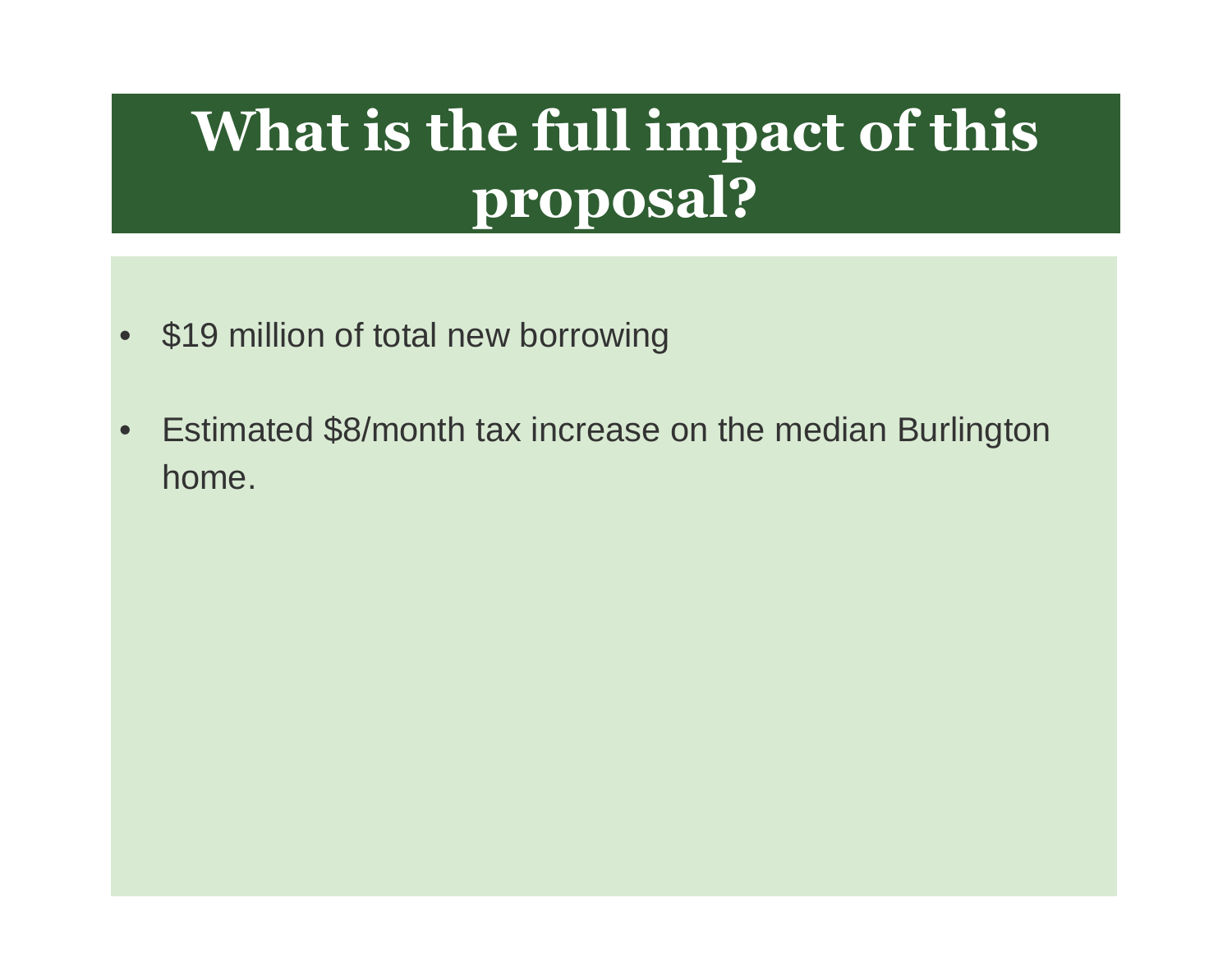## Future of BHS/BTC

- $\geq$  Continue working with architects and engineers on the pre-bond work required for proposal of future building project .
- $\geq$  Establish a Building Committee and dedicate the next year to present the<br>titles of the BUS/BTC with the seal of building a shared community future of the BHS/BTC with the goal of building <sup>a</sup> shared communityvision.
- ➢ Prepare for future BHS/BTC building project bond vote.
- ➢ Perform necessary and routine accessibility, safety and maintenance work.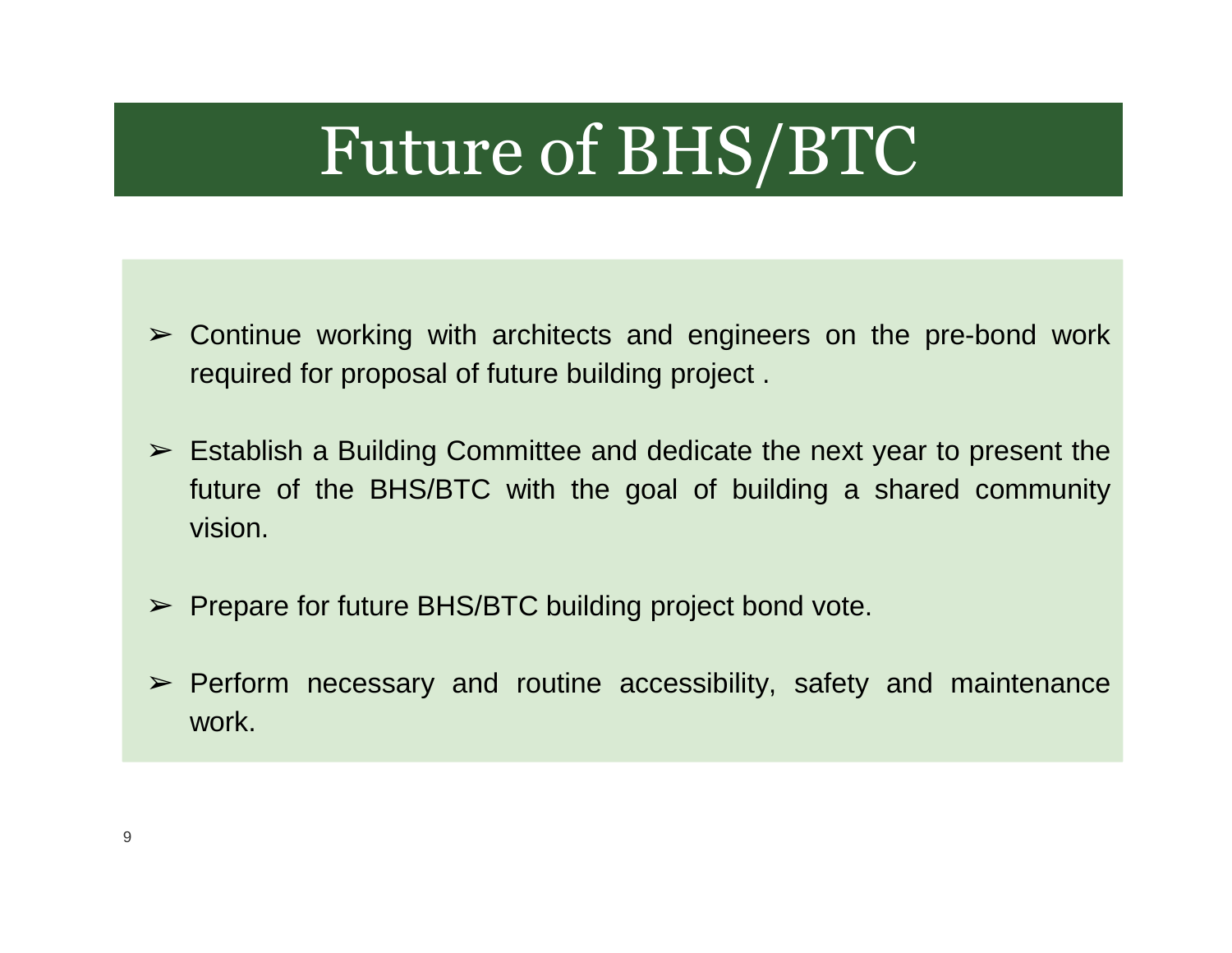# Ballot Language

10Shall Burlington's voters authorize the City Council to issue general obligation bonds or notes in an amount not to exceed \$19 million for the purpose of the accomplishing capital improvements at each of the school district's buildings in order to eliminate or substantially reduce the deferred maintenance of such buildings in order to preserve their value for future educational use?